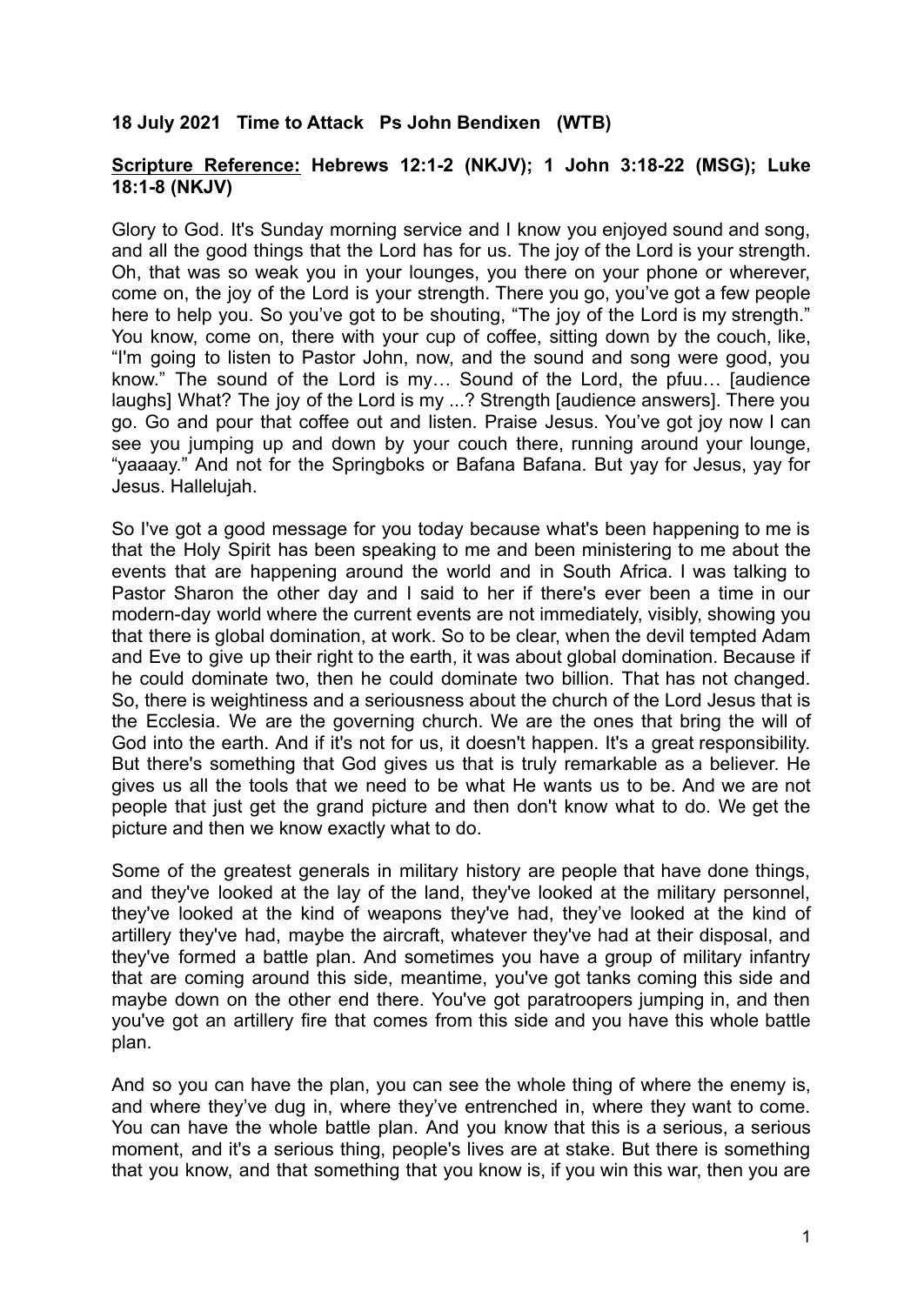a liberating force. You are not the one that's doing the oppressing. You are not the one that is doing the dominating. You are not the one that's stealing, killing, destroying people's lives. You are the one that is bringing liberation.

So, I want to call us for the sake of this morning's message, I want to call us the liberation movement. And it's time to attack for liberty. It's time to attack for liberty. Now, there's a lot of stuff going on in our nation in South Africa, where there's a lot of people that are opportunistic looters and opportunistic political players. They're looting and stealing and killing and destroying, and they are causing havoc in our nation. I want to make a declaration this morning that this church of the Lord Jesus Christ; we attack with the love of God, we attack with the joy of God, and we attack with prayer. We know just how to do things so that God can use our prayers, can use our joy, can use our love in the best possible way. The way to defeat poverty, the way to defeat corruption, the way to defeat economic distress is not to go run and loot in the streets and to cause all kinds of chaos, which ultimately just makes the situation worse. It doesn't make it any better. There might be a few people and, right around South Africa today, out of the 50 million or whatever how many people we have in our country, 60 million, there may be a million people that have done looting and that have got more goods around and they've benefited from it. There may be. I doubt it's that much. But let's say a million, what happens to the other 45 million? They got nothing. On the contrary, some of them might lose their jobs because now the distribution centres have to be rebuilt. And the supermarkets and the malls have to be rebuilt. And so now for the time being they can't go and actually, there's no food coming into the spaza shop in the township because they can't get food delivered to them. I mean, this is real.

So what do we do as the church? As the church, we continue to pray, and we continue to ask God to intervene. We are bringing an attack. But our time to attack is a time for liberty and freedom. And it brings liberty and freedom and great joy to you and me. So I want to read you a passage of scripture from Hebrews chapter 12 verse one. **<sup>1</sup>Therefore we also, since we are surrounded by so great a cloud of witnesses, let us lay aside every weight, and the sin which so easily ensnares us, and let us run with endurance the race that is set before us (Hebrews 12:1 NKJV).** So we need to be doing this, this thing that we're doing is an endurance thing. This is not we pray for a couple of nights, a couple of weeks, a couple of months. This is an endurance thing. You want to know why am I enjoying endurance athletics is because it's partly a reminder to me always, of my own faith walk that it's not a 100-meter sprint. I know there are athletes out there that are sprinters. In fact, when I was in my younger years when I was at high school, and when I was playing soccer in the early years after I got married, and the Lord and my wife permitted me and allowed me to have a balance between family life, church life, work life and still be able to play some sport. My strength was that I was very quick off the mark and over 50 meters I was quite fast.

So for me to translate from a speed guy to an endurance guy is quite a difficult thing but you can train your muscles for that. And so praise the Lord, so can we. If you are now only capable of running - spiritually speaking - running 50 meters, and then you feel all tired, "Gave it my best and I'm all done." Hey, that's alright, start 50 meters, then you do 100 meters, then you do 200 meters. And you keep going until you can do a lot more. There's no shame in that. But this scripture says, **<sup>1</sup>… let us lay aside**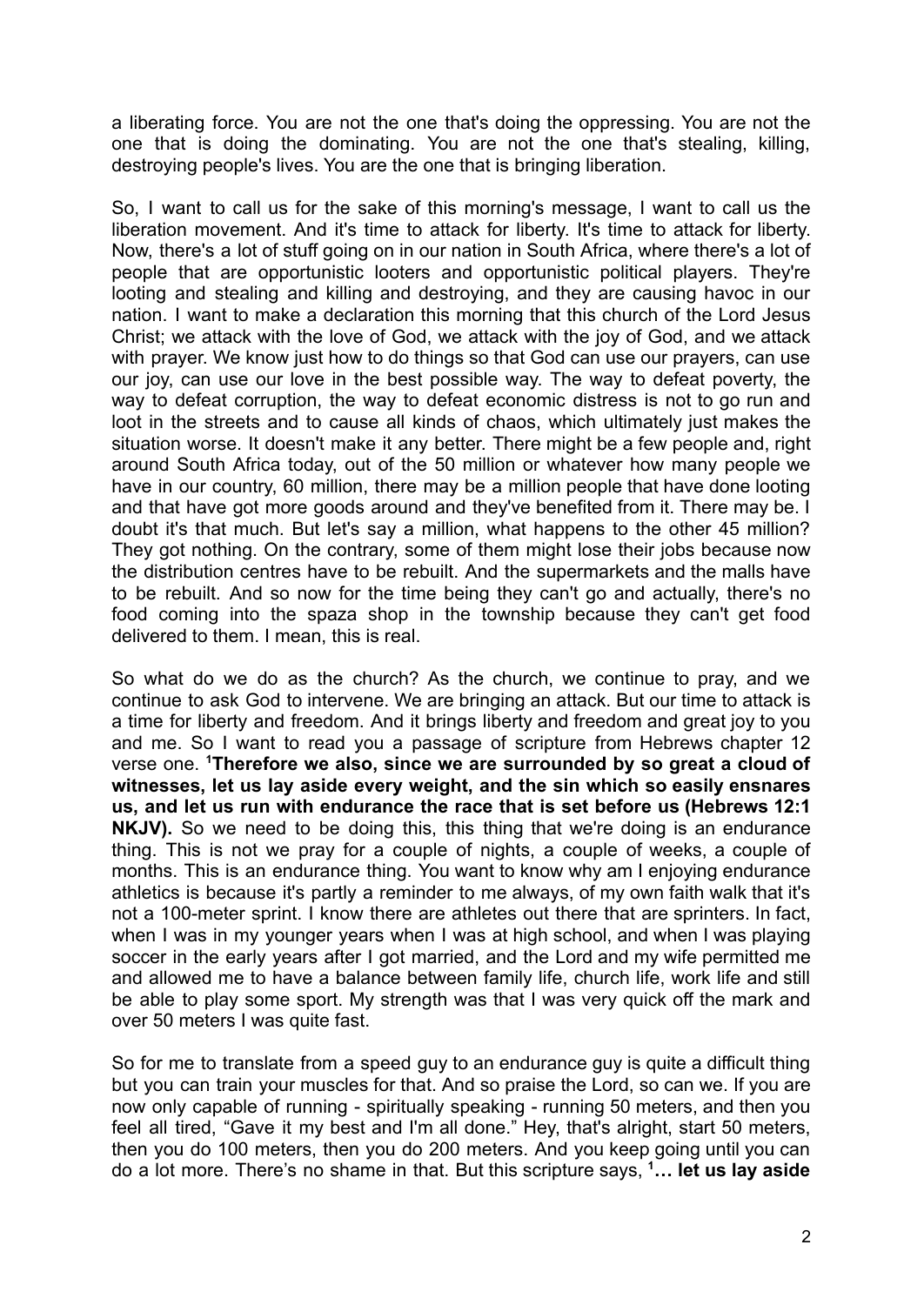**every weight, and the sin which so easily ensnares us, and let us run with endurance the race that is set before us, <sup>2</sup> looking unto Jesus -** what do we do? We look to Jesus **the author and finisher of our faith.** Here is the thing, **who for the joy that was set before Him…** So what motivated Him? What kept Him going? What was His endurance? How did He keep Himself going with endurance? Come on, what does the Bible say? Joy, joy. Joy like a river. You know, it's a continuous flowing thing. I've got joy, like a river, and it flows continuously. I've got joy like a river and it flows all over me [Pastor John singing]. Did I get that alright, Pastor Sharon? Not so bad. I've got to have joy. It's like a river, it just flows and flows and flows. I've got to have joy. I can't look at all the stuff that's going on around me and I'll say, "Hey, I've got to have endurance. I've got to keep going. I've got to be a soldier on the front. I have got to… You can but you're the one that's got joy because you win.

How are we going to win this battle and win this fight on the earth? That's not our business. Our business is to pray and ask the Father and do what He tells us to do. The winning business is His business. The attacking business is our business. We attack with joy. **<sup>2</sup>…who for the joy that was set before Him endured the cross, despising the shame, and has sat down at the right hand of the throne of God (Hebrews 12:1-2 NKJV).** In other words, He knew that with dying on a cross, shame was going to come with it. This is not the easiest thing to do to die on a cross, but His love attack was to die on the cross. His love attack was to give up something of Himself – give up all of Himself so that when He came through on the other side of the cross, He is now seated at the right hand of God, the throne of God and that joy of what that result was going to be is what kept Him going. You can't do this thing without joy. You can't do this thing without the love of God inspiring you to do it. You can't do this thing as a human being that is aware of all these challenges and all of these problems and then think you're going to get it done.

Hey I know, I know, over the last couple of weeks, God has been ministering to us about finances, and the Ecclesia, and firstfruits and tithing and the power of what God wants to do with our finances in the earth. Strong messages. It is like getting you really seriously ready for attack, attack, attack against the kingdom of darkness and poverty and scarcity and lack and your own fear. But let me tell you, you have the joy of the Lord that is your strength. He would not be bringing those messages to us unless He loved us and His great love for us is for us to walk in the fullness and the abundance of all things. Hallelujah. Praise the Lord.

I mean, I have to say this to you, God delivered His people from a system of slavery in Egypt. There is so much that I can say and I want to say it as quickly as I can because I don't want to spend too much time here. But God used Egypt to allow them to grow. Remember, God sent Joseph to Egypt so that he could rule over the nation for seven fat years so that there would be the wisdom of food availability for the seven lean years. And Joseph was the one who rescued Jacob and the sons of Jacob so that they could have food. So, they stayed close by to where the food source was and the favour they had with Joseph, who was running all of Egypt. So they survived seven harsh years of drought because of the favour that was on Joseph's life. They stayed there and as a nation, they grew there, they flourished there, they had their own territory called Goshen there but the time came and the Bible says this, the time came when there were so many Pharaohs that came and went, and the time came when there was no-one knew who Joseph was. When that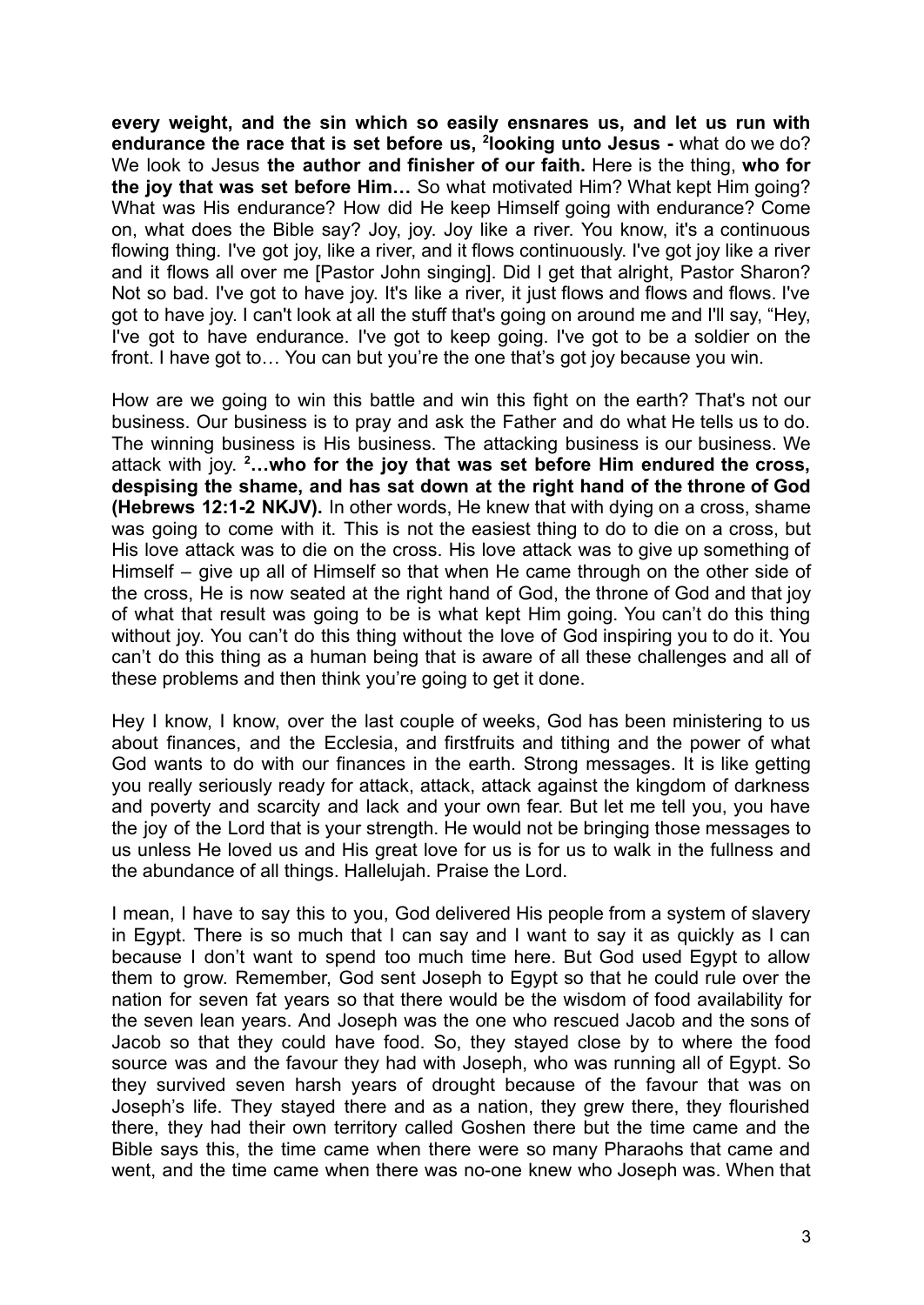Pharaoh arrived, he began to put the children of Israel to slavery because he became aware of their might and their strength as a people and he became afraid of them. So he put them to work and the more he did that, the more he actually just started to strangle them and he made them slaves. So, I want you to understand what this means. It means that what is be a good thing for our growth today could be our slaves tomorrow. It could be our slavery system tomorrow. If we grow up in a world where everything comes easy to us and everything is just all nice and hunky-dory and everybody is flourishing and everybody is growing, who would not want to keep that going? Right? I mean, everybody wants to keep that going, that's good; we live in peace, we live in safety, we keep growing, we do what we want, God is blessing us.

Until one day there is a king that grows up and he says, "I don't know why you guys get so much favour. I am going to put you to hard labour. I'm going to put you to slavery." And suddenly the whole dynamic changes. So, there were 400 years of that and then there were 40 years. And in God's time, 10 percent of the 400, it didn't take Him but 10 percent of that time for Him to intervene. "Moses, come, you go. Okay, Moses, let's do this, let's do this, let's take them out." So, I want you to see that He took them out of a place where they used to flourish but it became their place of enslavement. Then you've got to trust God to move you out of that place. When God moved them out there, He moved them out of that place in power and He provided for them. He provided water, food, clothing that never wore down He provided them shelter by day, warmth by night. He provided them everything they ever needed in the harshes conditions. So, God is always going to provide for His people. But as much as His miracle power was providing for them, that was not the relationship He wanted with them. He wanted them to go to a promised land that He promised Abraham. "That's the land your people would dwell in, and you will live in houses that you didn't build, and you will drink from wells you didn't dig, and you'll eat from vineyards you didn't plant because My blessing will be on you in that place. And then My covenant with you will grow to a new level."

A lot of Christians want to just live in the space where God is protecting them, blessing them and they're in this Goshen bubble. Okay, but then the time will come where that's a natural system of growth that started with God's supernatural provision for a short time. When the fullness of that time, you got to believe God to move you. They were not intended to stay in the wilderness for 40 years. But their unbelief, their disobedience and their murmuring kept them in the place for 40 years. So that all of those people that always looking back to Egypt and wanted Egypt, they had to die in the wilderness so a new generation could go into the Promised Land.

And so the Promised Land is where God wants us. It's a land where He's interactive with us, that the people that are around us that want to do war with us, He gives us the military strategy and the strength to do war with them and defeat them every time. He gives us the ability to work in the fields and do the things that you need to do to be productive, and He pours His blessing on the work that we do. He wants us to be an interactive life force receiver, where everything that we receive His life force, we live out His life force and we are blessed, and we give Him glory and honour and He blesses us, and we give Him glory and honour and He blesses us.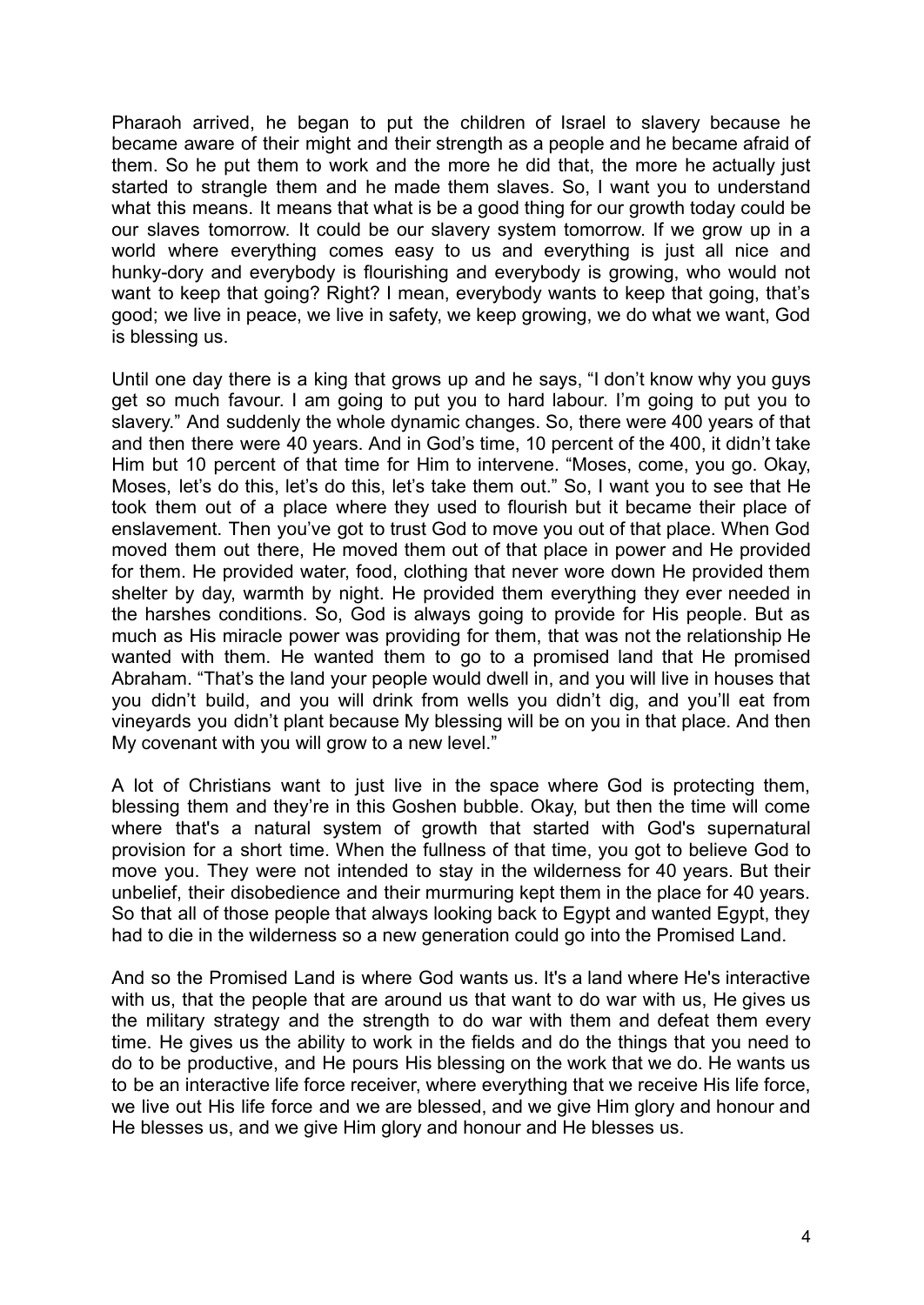In the New Testament that place is the place of Ecclesia. That place is a church that understands what they need to do and how they need to operate and how they need to be on the earth. So there are many churches that think that because they have big buildings, and they've got lots of people in the church, that this is all God's blessing. I don't say that it's not God's blessing. But the children in the wilderness, there was no feeble among them, there was no sick, none of them was hungry, none of them. I mean, they were blessed. But that's not where God wanted them. God wanted them in the Promised Land, so they could go to war and defeat their enemies. So that they could walk around Jericho's walls and have it implode by the power of God. So that they could go and defeat enemies that they would never think would ever be beaten. God wanted to have that relationship with His people so that He could show Himself mighty and strong on their behalf.

So you go from a thing of, well, it's time for us just to rest here and enjoy here and then there's a time to attack. And our attack is a Jericho attack. How did they beat a stronghold, the big city of Jericho, which was the first that had to be given to God? They walked around that Jericho wall, one day, one day, one day, and then on the last day, seven times, and then make a big noise. And when the big noise was made, those walls came crashing in. There is no way they could have made a big enough noise to actually break down walls of a city. What happened was when they gave their praise and their shout to God, He multiplied that noise as the power of His Word and it just imploded an entire city. They didn't have to raise a hand, not even a sword to fight that battle of the greatest one, of the mightiest stronghold cities in that whole area. That's how we attack. That's how we attack. We walk in His love, we walk in His protection, we walk in His favour, we walk in His blessing. Hallelujah. Praise the Lord.

So we got to just keep doing this with endurance. I'm going through a little bit of that at the moment. I'm working on some of my fitness. For a number of weeks, I didn't do any exercise, I needed to look after my body. And so when you get back on the bicycle, now your bum is sore. Even tough years hardened cyclists, a cyclist like me, you know, I mean, young people, they've got this young, soft skin, you know. An older person is more wrinkly, and your skin is more like, hardened, you know, even people like me, my bum is sore.

You can't after you've done a little bit of riding and your bum is sore, you say, "Neh, neh, neh, I can't take this. I think I'll quit riding." You've got to say, "My bum is sore, I'm going to ride again tomorrow. My bum is sore but I'm going to ride again tomorrow." And after three or four days, your bum is more sore than when you first started. Trust me, if you haven't gone through that experience, it's like that. But the time comes when suddenly there's a switch and now your bum is not so sore anymore and your bum's okay. It's also like running, you know. The first time you go on a run for a kilometre or two kilometres and you haven't run for a long time, I mean, your muscles are aching, your calves are sore, even your shoulders get sore. Maybe your feet are sore from not running on the road but you go do that for a couple of days, a couple of weeks, and now you start to, your muscles start to acclimatise, accommodate, 'whara-whara'. Now you suddenly can run 5, 10 K's and you begin to get into a groove and a rhythm and that gets easier. Your endurance begins to pick up. So we have to do this thing with endurance and not quit. Joy and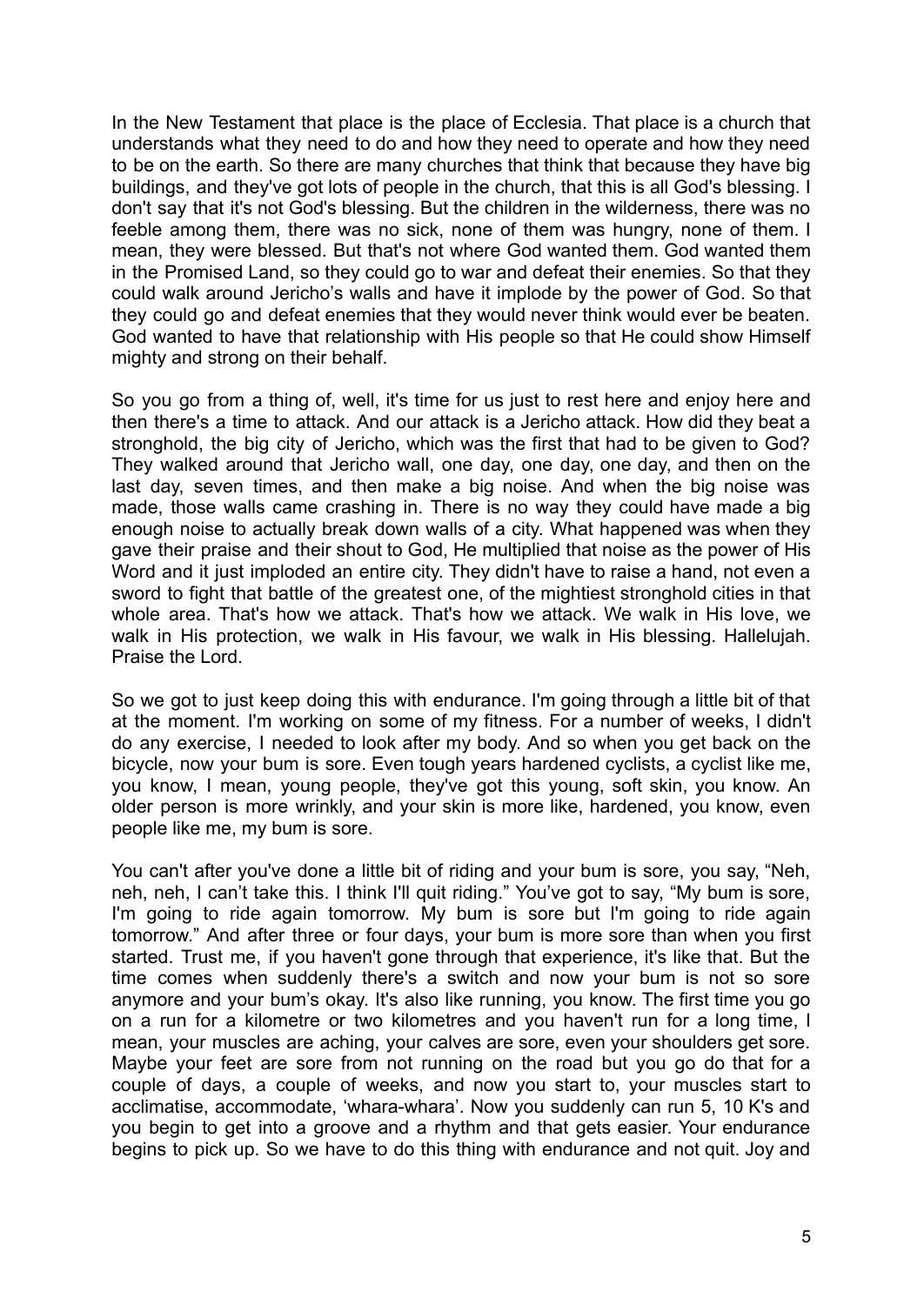the love of God and the life of God are what we have to use as tools to keep us moving forward.

I want to read to you from one John chapter three verse 18. I'm reading from The Message translation. **<sup>18</sup>My dear children, let's not just talk about love; let's practice real love (1 John 3:18 MSG).** So this is like us talking, "Okay, let's go cycling, let's go running, let's go to the gym. Yeah. Yes, last time I was there, I could pick up these weights - here's a picture of me". I sent out a little photograph of my Garmin when I was doing some really serious indoor training two years ago. I did a number of rides where I was doing 90 and a couple of 100 kilometre rides on an indoor trainer. That means you're sitting on an indoor trainer for three hours plus, to get that kind of mileage. Take some discipline. Also means your bum is not, it's tough enough to handle it. I'm not nearly there now. But I sent out that picture to some people to just inspire them and say; hey, I've got to get back there. If I did that before I can do it again. So I can talk about it all I like, but I've got to actually end up doing it.

The scripture says, **<sup>18</sup>My dear children, let's not talk about love; let's practice real love (1 John 3:18 MSG)**. Real Love is not like, I'll buy you a teddy bear. My teddy bear is cute, I want to give you my teddy bear. That's not what real love is, it might be part of real love. But that's not what real love is. Real love is; if I see that you need something from me - some money, some food, something - will provide, will help. But real love is also if I see you taking over in a fault, I've got to come talk to you. I've got to give you the hard words. But I'll be there for you every part of the way. Come on. That's real love.

<sup>19</sup>**This is the only way we'll know we're living truly, living in God's reality (1 John 3:19 MSG).** You want to live in God's reality, you've got to live in the love of God. Now I want to just say to you it is very important for you to receive the love of God in this season. If you don't receive the love of God in this season, you can't attack. I don't know if you've, I mean, you know, watch what sports teams that are about to go into sports combat, rugby, soccer, you know, even tennis. People that are about to go do combat with an opponent. Just recently, I mean, there's been some big soccer tournaments in Europe and there's been some big rugby going on here in South Africa, and you've watched the guys that go out there. They know they're going to be hugely physical. And what do they do, they're in a room, and they've got a coach, a couple of coaches, they got a couple of senior players, captains, they've got in that room there and the guys are talking to each other. They know what they've got to do. They've trained for this. They've practised for this. They've spent hours throwing the ball in, tackling, building muscle. The day's arrived, they know what to do. This is it, this is the moment. So the only thing that's left, you know, I've got to know that my team's there for me. When my team's there for me, I thrive at my best. And I got to trust my team.

So you find the guys in the change room, they like, you know, bump shoulders, and they bump chests and maybe they go into a bit of a wrestle to get the muscles working and they're face to face with each other. And then they get into a huddle and they say, "Come boys, let's go do this thing. Let's go annihilate them. Let's take them out at the knees. Come on, we've got to go give it to them. They've never ever felt this before." And they run out on the field and even while they're on the field, they'll high five each other or bump each other or slap each other on the backside. I don't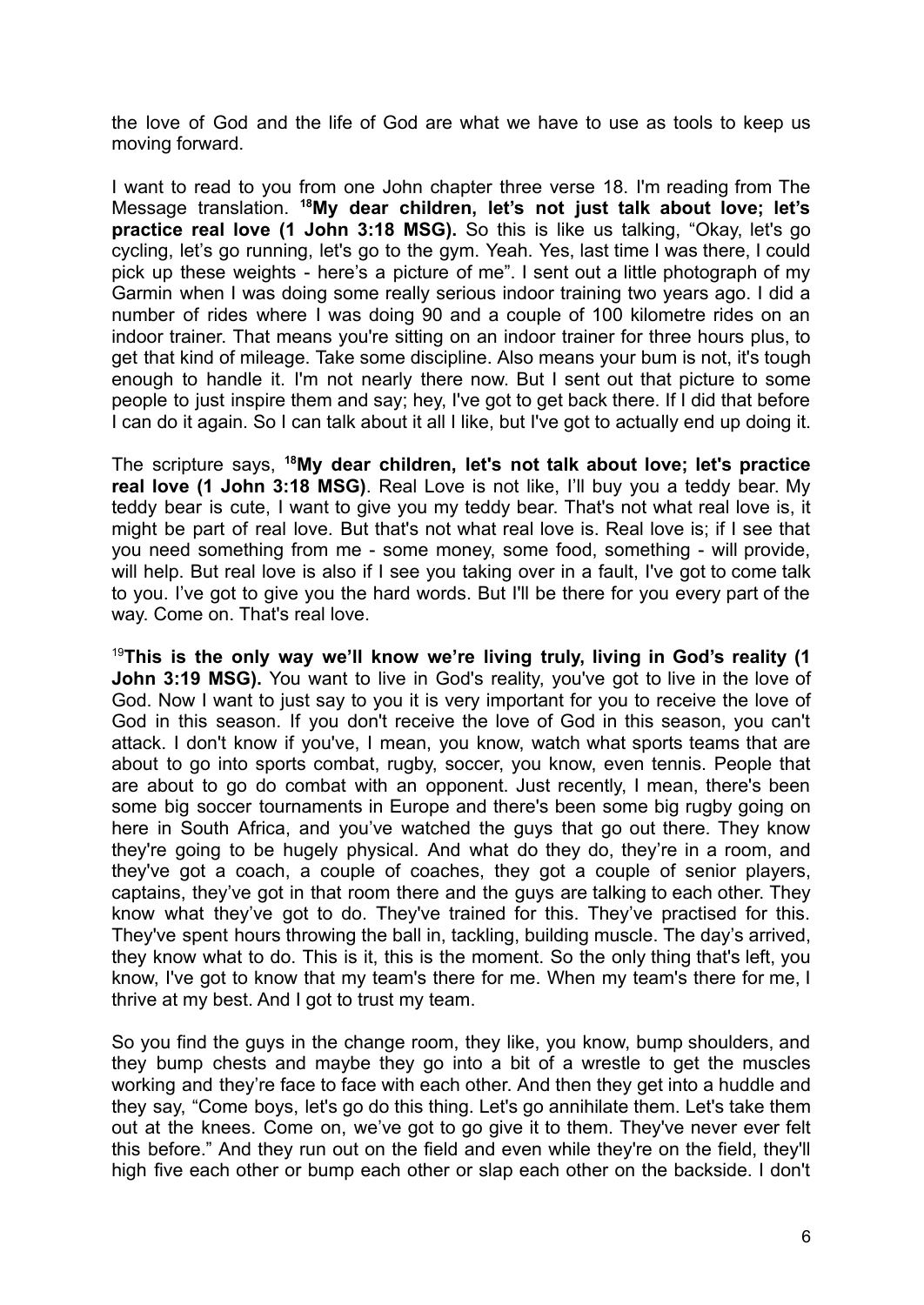know why guys do that. But they do that, you know. What's with the backside? Hey, come on. Okay, I get it, it's all right. But they do things like that or they'll grab each other's, you know, like on a first thing and they'll pull each other in and hit each other with the shoulder. And sometimes they'll slap each other in the face. What's this all about? This is a love language. This is a joy language. This is a unity language. This is a 'come let's attack' language. It doesn't look like much to anybody else but these are just little signs; this team is together. This team is together.

And so, you know, even soccer players who are not the guys that scrum, you know. They pass the ball, they look for spaces and they run into spaces, and it's a much more tactical game, you know. You even find them when they go on the field, even though they're not actually going to be hugely physical, they know that their part that they've got to play there are team members that are going to cover for them, going to rotate into spaces, have got to cover if they're out of position - someone's got to cover for them. And they know that they've got to function as a team. Even those guys you'll see they like high five each other and they, you know, get in and talk to each other and they say words to each other. They all know what they're supposed to do, but they're just touching each other. They're talking a language of win. "Let's win. We're together, let's go win. Attack, let's go and attack these guys. Let's just go and do what we have to do, let's make this happen."

I'll tell you what, you can take a mediocre, highly functional team, and put them against the team of stars who are not a team, and the mediocre guys will beat all the stars that function as individuals any day of the week because the team game is much more powerful than the single star game. And we have to attack as a team. We got to attack the devil wherever we go, as a community. This is where the collective greatness comes in. This is where we thrive. And how do we do that? We come together and we tell each other that the love of God is there, the joy of the Lord is there. We might go on adventures together, we might go out and work together and then we come and we run together, we do some cycling together but all of that is just helping us be ready spiritually. And so when we're ready spiritually, we go into the prayer room and say, "Okay, scrum time, let's pray [Ps John prays in tongues]. Father, come and intervene here. Holy Spirit we ask you to work on our behalf and get the politicians to do their job and send the police and stop this violence. Praise Jesus. Scrum time.

You know, but we can't stay like that all the time. You've got to walk out and you say, "Hey, it's halftime. Guys, those boys can scrum hey? It is a heavy target these boys but we are getting there. We've got them, we've got them, we've got them, we've got them. They are not pushing us back. We've got them. Come on. We've got to go again. We've got to go again. They're tiring, they're tiring. This is high altitude stuff here. They cannot handle our altitude. We have got the altitude advantage. I mean, listen, when you go into that scrum and that scrum hits - I have spoken to a few scrummages before because that has never been my business, you know. But I have spoken to a few scrummages before, especially the front row. And I asked the one guy the one day, and he answered me like a pure, like a pure prop, you know. I said to him, "So what happens when you hit the guy, and the pressure comes on in the front row, and it is on your shoulders, and you suddenly realise this guy is stronger than you?" I said, "What happens?" He said, "No, it has not happened yet. I can't tell you." So I said, that is a true prop answering like that - has not happened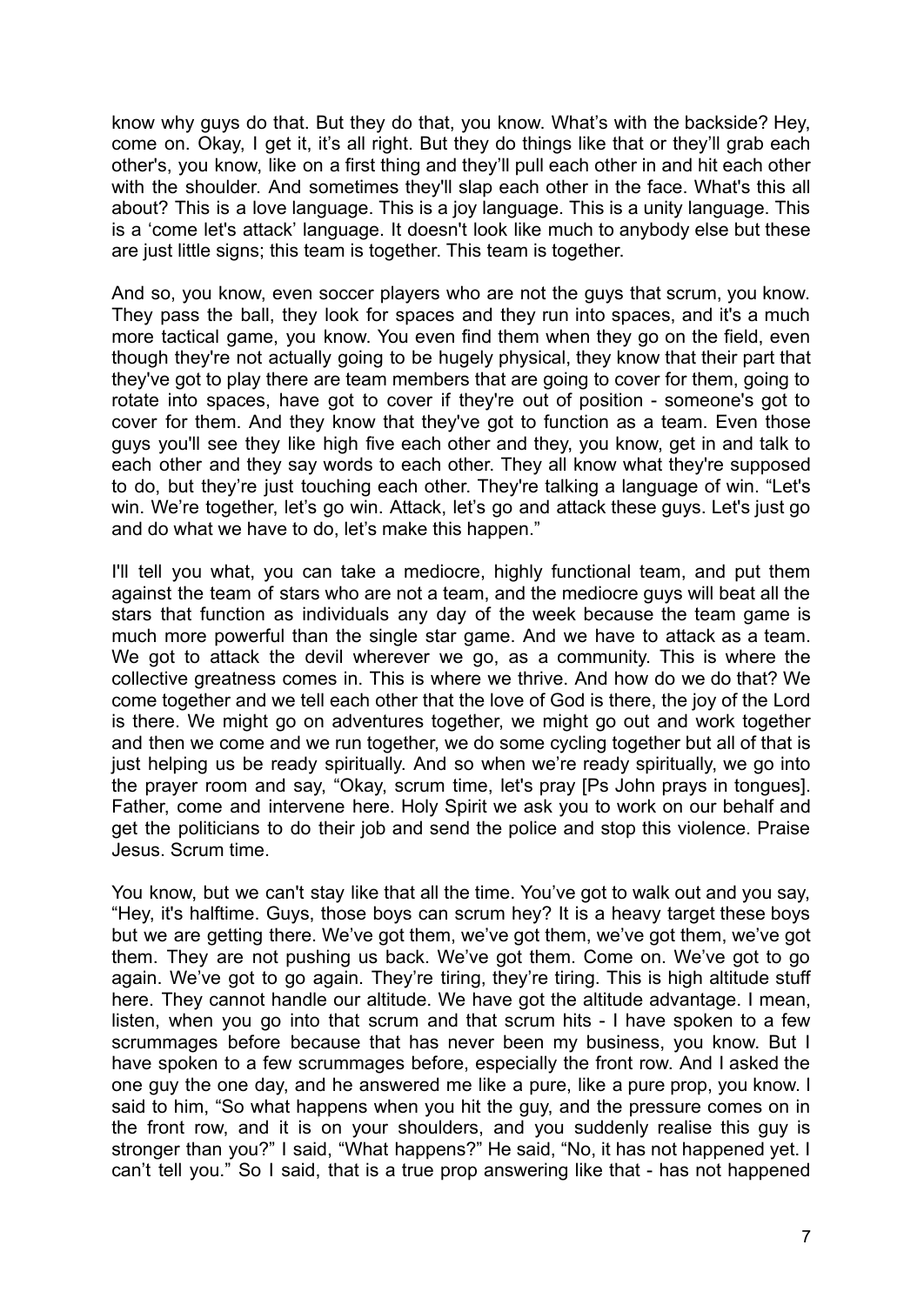yet, I can't tell you. Well, in part that is the answer because if he is feeling like he has got a problem here, he has got to pull the team in tighter. He has got to have his locks in tighter. He has got to have his flanks in tighter. He can't lie down and play dead now because maybe the guy is stronger. They just got to work on their technique. Maybe they have got to pull in tighter together and they have got to find a solution. Hallelujah.

This is our attack time now. We've got to find answers. We've got to find solutions. We've got to find out if there is an enemy that is coming out strong and he is coming out strong, he is trying to dislodge law and order in our nation, he is trying to bring more poverty and more disease and more violence and more kinds of stuff in our country. We are the church that can bring the solution. We do not bring the solution because we go to our politicians and that someone has got a job to do that. But our church, we are the people that can pray this in. We are the people that can bring the love of God into the situation. We are the people that bring the joy of the Lord that is part of our tool to make it happen. We can endure this thing. We can endure this thing. Hallelujah. Hallelujah. Praise Jesus.

The joy of the Lord is my strength, is my strength. And I don't like all this nonsense that's happening in the world and all this power play that's happening in the kingdoms of men for power grab. No, I've got the power. It is living in me. It is living me. I am just not going to allow the devil to keep me in Goshen and be a slave to his system. Babylon is falling and I am out of there. I am out of there. I am going with God, all the way. Hallelujah.

So I want to live in God's reality. **18-20…It's also the way to shut down…** Listen to this now, it is important, The Message translation. **18-20…It's also the way to shut down debilitating self-criticism (1 John 3:18 MSG).** When you see things going wrong in your life and issues happening in your life and I thought - I mean Pastor Sharon and I have said this many times to each other every now and again we are faced with something in our humanity that we look back and we say, "You know, I beat that humanity thing in my flesh with the Word of God five years ago. I have not had an attack on that level of humanity for five years. What is it doing in my life?" It is just the devil trying to come back and use my humanity to try and bring self-criticism to debilitate myself. Like, what is it doing here? I thought I beat this thing five years ago? I just wanted to show you that you are human. Yeah, might be human, but I'm also spiritual. And my humanity is not going to defeat me. My humanity is just here to keep my spirit here so that I can win. I know how to scrum. I know how to take that dude on. **Even when there is something to it**, in other words, even when I have really let myself down and there is a reason for self-criticism; the love of God is what saves me. The love of God is what saves me. (I forgot to turn something off here) **20 It's also the way to shut down debilitating self-criticism, even when there is something to it for God is greater than our worried hearts. And knows more about us than we do ourselves (1 John 3:20 MSG).** Come on. This is an amazing thing that God knows more about us than we know about ourselves. And yet, He says, "My love is greater than anything that you know about yourself or do for yourself, against yourself. And this is no reason for your self-criticism to keep you in a bad place." I receive Your love, I receive Your strength and now let the joy of the Lord rise inside of me. Let Your peace come upon me so that I no longer end up in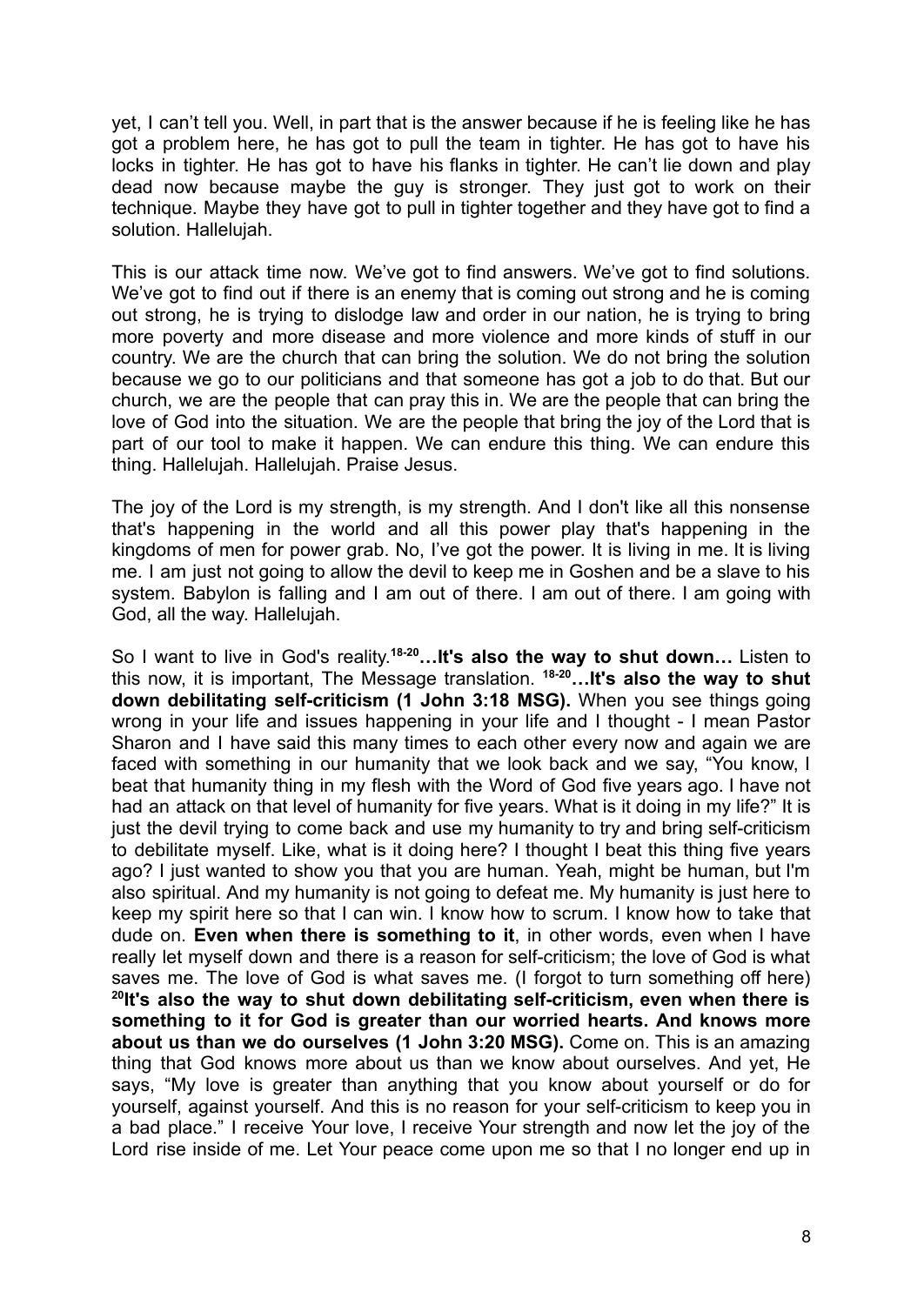self-criticism, self-ashamed, self-judgement ditch. I'm ready to go and do battle. I'm ready to go and scrum for Jesus. Hallelujah. Hallelujah.

**<sup>21</sup>And friends, once that's taken care of and we're no longer accusing or condemning ourselves, we're bold and free before God! (1 John 3:21 MSG).** What does a bold and free person do before God? He says, "Come, bring it on, bring, bring, bring, you want to fight? Come, China, come." You've just got to look behind you and make sure your mates are behind you when you do that, you know. "Come, come." Okay, they're there. "Come!" You know, that's why it's important that as a collective greatness people, collectively we can do this. If I try and do it on my own, I can't make it. I can't make it, because on my own… I mean, you know, it is this way that sometimes, in a team works scenario - I mean, I've seen it in a game of soccer. I've seen it years ago when I used to play rugby but I see it even in current rugby teams. There's like a moment in the game, there's a moment and the things are very, very tight and the teams are balanced very equally. And then just one guy just has a step or a run or a forward has a power moment, and he powers over the advantage line. And then the next minute the same guys are tackling a guy backwards and he has like three minutes of impact, impact, impact. And suddenly the team is lifted. And suddenly everybody says, "Let's go, let's go, look it's happening, we're making it". And so, he still couldn't have done that by himself even though he made a difference. He still had to have the 'team-lift' with him. Hallelujah.

And that's how we are. Sometimes some of us are not so much full of joy. Sometimes we might feel like down a little bit, and we feel like, "I don't know if we can do that". And then someone around us says, "Come on. Hey, we can do this, hey, come on. Let's go, Jesus. Yay." And suddenly everybody's lifted. Yeah, we can do this. We can go. We can do this. Praise Jesus. Praise Jesus.

**<sup>21</sup>…we're bold and free before God! <sup>22</sup>We're able to stretch our hands out and receive what we asked for because we're doing what He said, doing what pleases Him… (1 John 3:21-22 MSG).** Hallelujah. So we get to, you know, we get to win the prize. We win the game, because we did what pleased Him, what He asked for. Then we just hold out our hands and say, "Thank You for the prize, Lord." Because Jesus did it because of the joy that was set before Him. Hallelujah. Praise the Lord.

So we're in a season where the world's going stark-raving crazy. This is our battle cry; attack. Attack with prayer, attack with the love, attack with endurance. We can't quit on what God's called us to do just because the world's going crazy. No, no, this is a time when we stand up and we say it's those few moments where you got to get up and go again, and go again, and go again. Because here's where we make the difference. Here's where we win the war. Hallelujah. Hallelujah.

I want to just finish off with this scripture in Luke chapter 18, verse one, **<sup>1</sup>Then He spoke a parable to them, that men always ought to pray and not lose heart (Luke 18:1 NKJV).** Come on, to always **pray and not lose heart**. So why would he say **men always ought to pray and not lose heart**? Because you can pray and lose heart. How do you lose heart when you're praying? You lose heart because you pray, and you pray, and you don't get the results. And so, then you just say, "Oh, well, I'm not getting the results. So I'm going to just quit." Right? So He's saying **men**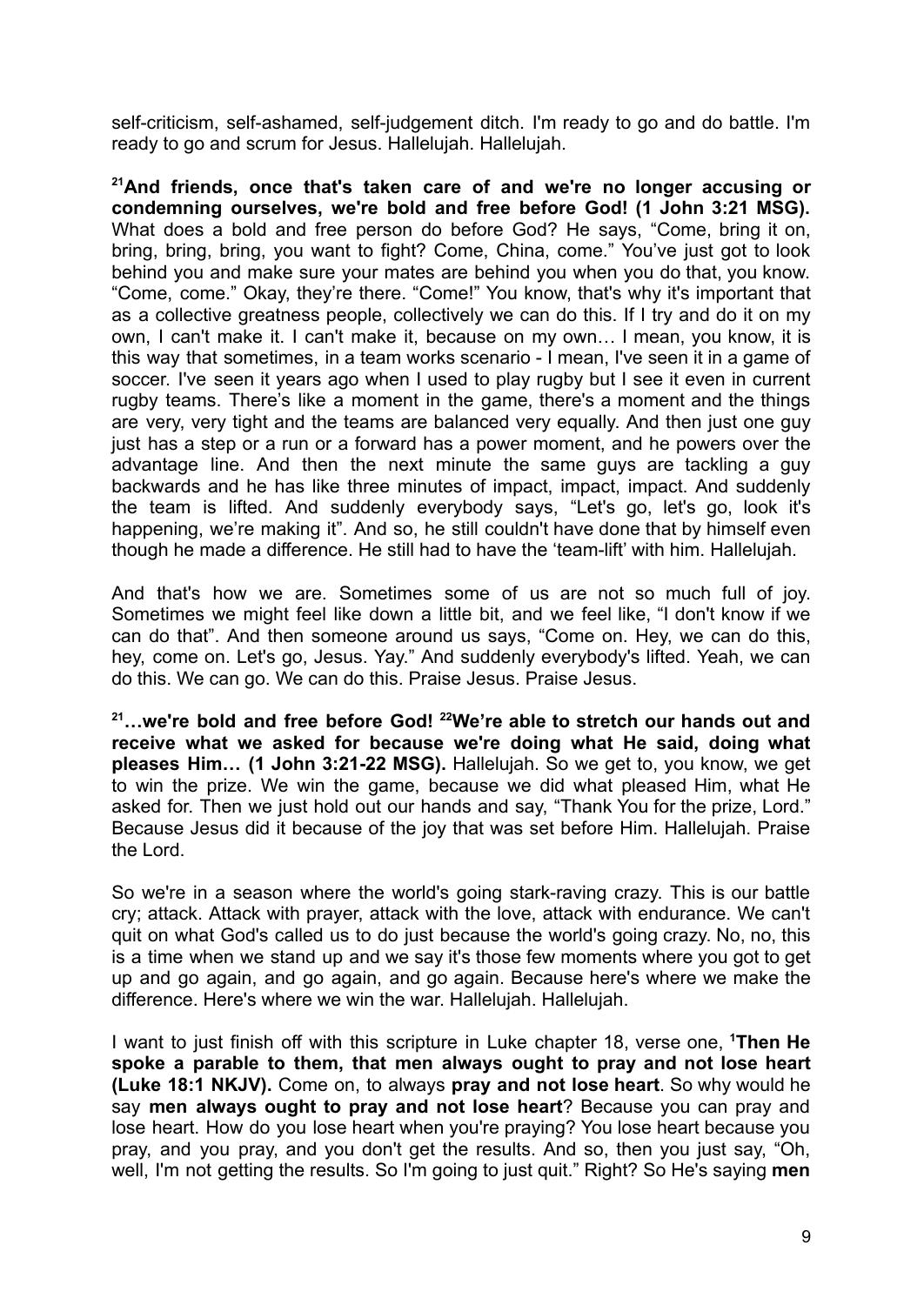**always ought to pray and not lose heart** or not lose hope. And then He gives us a good parable of how to keep going with your praying. **<sup>2</sup>…There was in a certain city a judge who did not fear God nor regard man (Luke 18:2 NKJV).** In other words, this guy had power in the city, he knew that nobody could have anything to say against him or about him. He had no regard for God. He had no regard for men. He was above the law. He was the law. And he didn't care for anybody.

I'll tell you what, there are nations, there are politicians, there are business people, there are communities out there that feel like there are no consequences - we can do whatever we like. **<sup>3</sup>Now, there was a widow in that city... (Luke 18:3 NKJV).** You know, whenever you talk about a widow, you talk about someone, in those days, a woman would take care of the kids, take care of the home. Sometimes she would work in the field around the house, she would do things. But her job was more homely-oriented. And the men were more providers, work in the field, milk the cows, do those kinds of things. So, when you talk about a widow, you're talking about someone who's lost their source of protection, lost their source of income, and lost their source of value in the community. So that's what you have to look at when you see, now there was a widow who lost her source of income, who lost her value in her community, lost her authority, lost her ability to provide. **<sup>3</sup>and she came to Him saying, "Get justice for me from my adversary." (Luke 18:3)** Why? Because she lost her influence, she lost her power, she lost her protector, she lost what she had to fight with - her husband. **<sup>4</sup>And he would not for a while; but afterward he said within himself, 'Though I do not fear God nor regard man, <sup>5</sup>yet because this widow troubles me I will [[c\]](https://www.biblegateway.com/passage/?search=Luke+18&version=NKJV#fen-NKJV-25694c)avenge her, lest by her continual coming she weary me.**' " **<sup>6</sup>Then the Lord said, "Hear what the unjust judge said. <sup>7</sup>And shall God not avenge His own elect who cry out day and night to Him, though He bears long with them? <sup>8</sup> I tell you that He will avenge them speedily. Nevertheless, when the Son of Man comes, will He really find faith on the earth?"** the earth?" **(Luke 18:4-8 KNJV)**

In other words, what He's saying is you can lose hope or heart in praying if your faith doesn't have endurance in your prayers, or you quit your prayer life because you don't see your answer in time. But He's using this passage of Scripture to say; the unjust judge would not give vengeance but because of her persistence, he gave it to her. How much more will your heavenly Father who hears what you're saying bring vengeance for you or bring help to use speedily, even though it may take time? In other words, the time that is your time may feel long, but in God's time, He's doing it speedily because there's this difference between the natural world and the spirit world. So God's hearing your prayer, He's answering it speedily. In your timetable doesn't feel like it's that quick, it feels like it's a long time. So don't lose heart. Don't lose hope, keep praying. Hallelujah.

So we find ourselves in a situation where we might look at the results around us of the earth, the things that are going on in the earth around us, the things that are happening in the world around us. We think, is God hearing our prayers, is God answering our prayers? I want to tell you that God is doing it speedily, speedily He's answering. Our job is don't lose hope and don't lose heart. It's attack time. It's that moment where we got to push, spiritually we've got to push, joy we've got to push, prayer we've got to push, the love of God we've got to push, we've got to keep our peace – can't let the world steal our peace. We've got to keep our joy. We've got to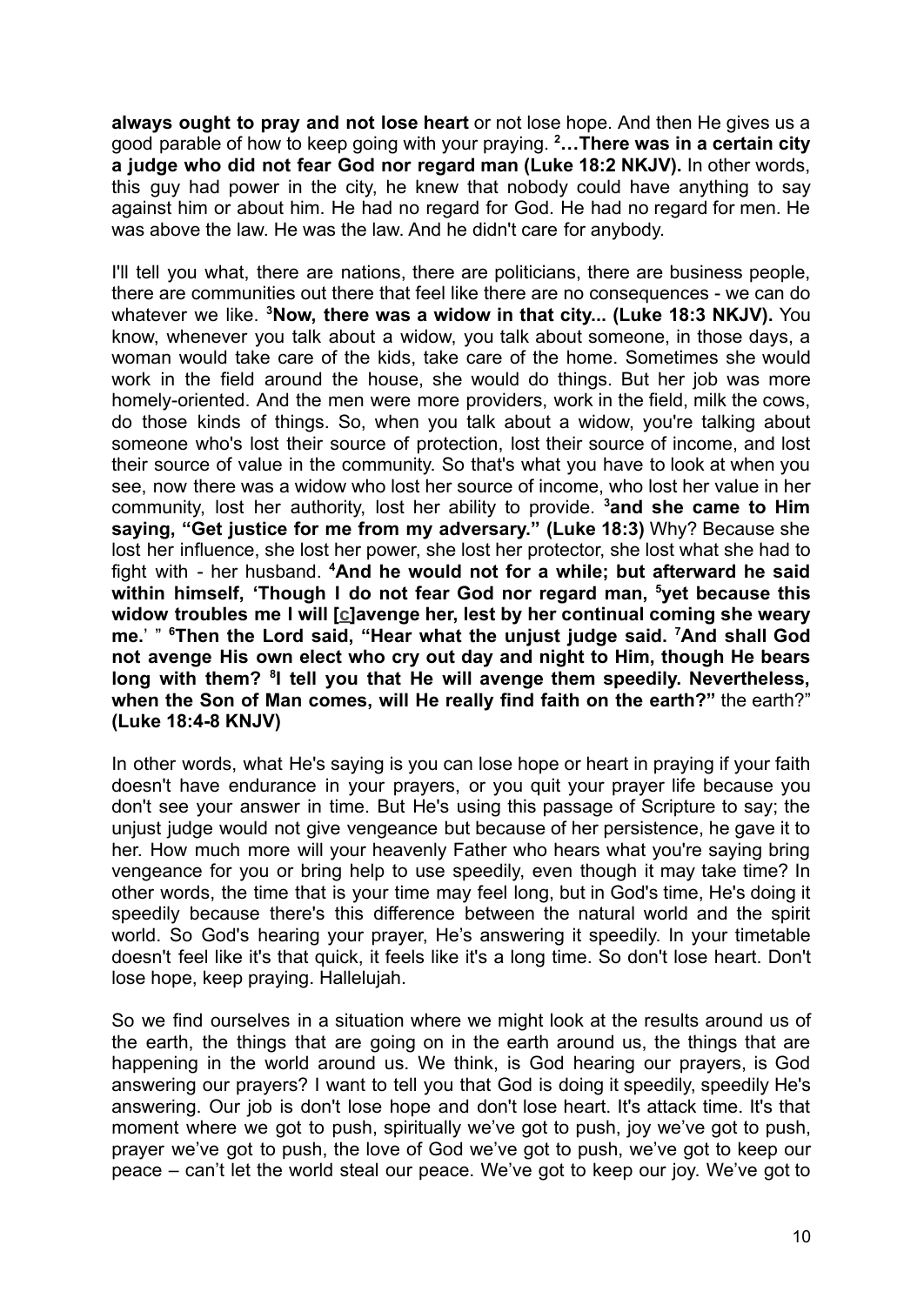keep our love. We've got to keep our prayer life working strong. We've got to keep our faith, the shield of faith up. We've got to take the sword of the Spirit, and we've got to be ready. We've got to move together as a collective great group of people that God can trust, to pray His will into the earth and be there for Him for whatever He needs us to do. This is not a hardship. This is not, "Oh, my, we have got the wrong church here because we're always talking about Ecclesia. We've got to govern again."

Hey, listen, one of the greatest things you can do is if you're a governor, and you implement laws, I tell you what, there is a great governor at the moment in the United States of America. He is the governor of Florida. And when Covid hit Florida, he made a strong decision. There was an immediate shutdown of Florida but then he started opening it up very quickly after that, but what they did is they made a strategic decision to isolate and take care of all of the elderly people and give them the best possible chance to survive. And so they had the lowest cases of Covid and the lowest cases of death in the whole of the United States of America. And when the vaccinations arrived, he gave vaccinations to the older people first and then started to roll them out the city.

The end result is they didn't shut down their businesses again. They didn't shut down everything. They didn't isolate everybody, they got their schools back going, they got everything going. Life was virtually back to normal within three or four months of the original shutdown of America. And Florida is thriving. And so you go and talk to most of the people living in the state of Florida in America, they will tell you because everybody's now talking about that he - Rick DeSantis - is going to be running for the next president because he's dynamic, his leadership is dynamic. He's taken on the politics, he knows how to deal with politics and he's a strong man. Everybody's talking about here's the next Republican president. All the people in Florida says, "We don't want him to run for president, because he's such a good governor of our state. We don't want him to run for president." You see, when you're a good governor that understands leadership and understands what the people need, then governing is not a burden; it's a liberty. It liberates people, it doesn't control people. It frees people to actually live their best selves in the community of the state of Florida.

Guess what God wants for His Ecclesia? Doesn't want us to control, He wants us to liberate people, set people free, give people the best opportunity to live the best they can in Jesus, the best they can in God. Hallelujah.

So I can tell you now; your firstfruit is working. Your tithes and your offerings are working. Your prayers are working. The love of God is working for you. The joy of the Lord is your strength and if you feel like you haven't got joy, go into a praise session. If you can't do that by yourself, phone someone, do a FaceTime call and you know, just do a happy dance with them on the other side of the phone and get your joy up. It's a choice. The joy of the Lord is your strength. If you're losing your peace, then you've got to say, "Thank You, Lord, that You are my peace. And I receive the peace of God that passes my understanding and yet the peace is upon me. I receive my peace. I walk in peace, I walk in joy, I walk in life, I walk in love, I walk in power and as I just walk my light shines and I'm already attacking the devil with my life." Hallelujah. And then, when we all do that together, nothing can stand against us. "Come, see what you can take here. I know someone. His name is Jesus. And I've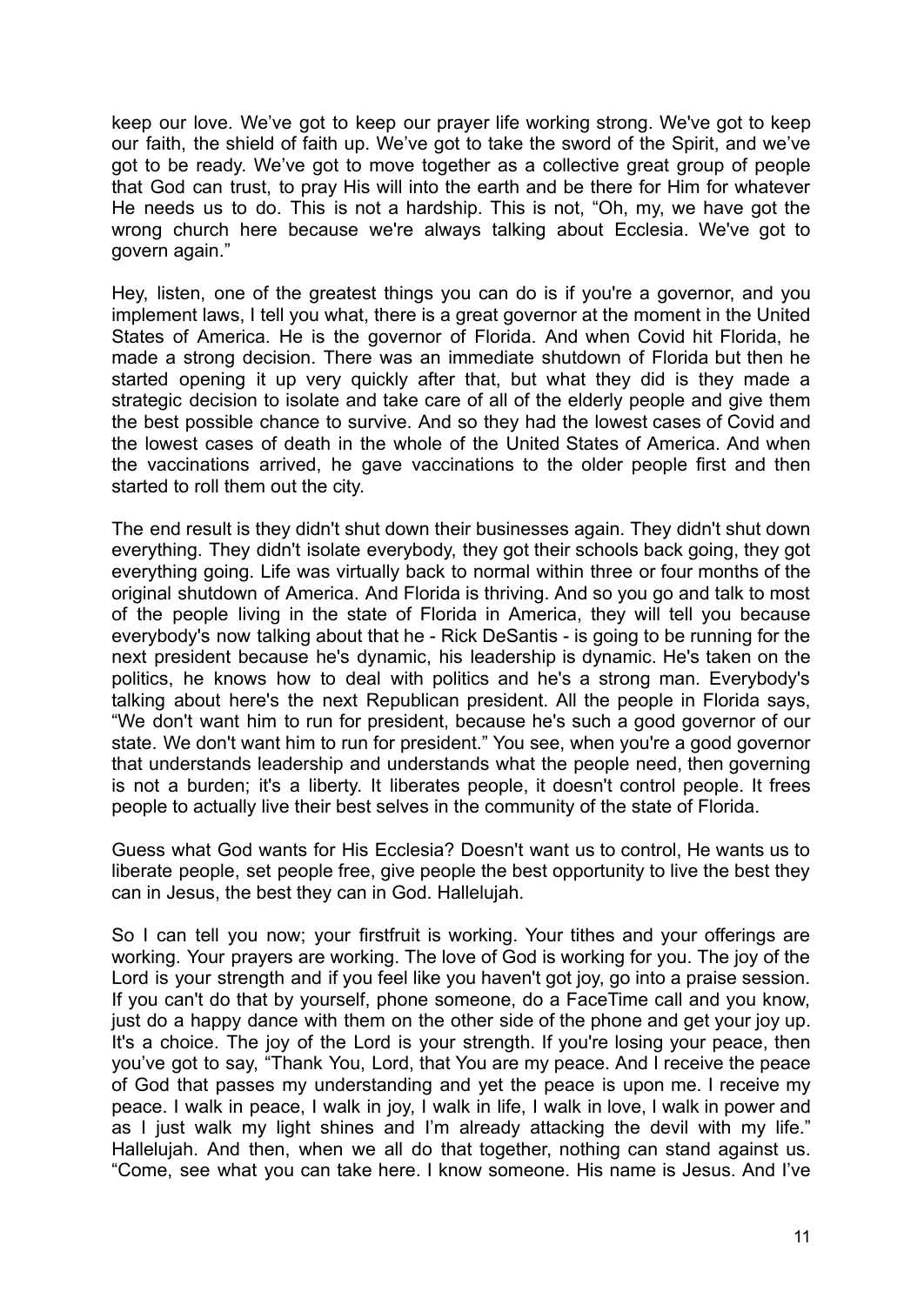got some other dudes around me too. They also know Jesus." Hallelujah. Hallelujah. Hallelujah. Glory to Jesus. Praise Jesus. Paise Jesus. Praise Jesus. Praise Jesus. Praise Jesus. Praise Jesus. Hallelujah. Glory to the name of the Lord. Great is our God and greatly to be praised. He is worthy of all thanks, all praise and all honour. And if you feel in a moment that you don't have it, then you can rewind this little section here for 30 seconds. Praise Jesus. Hallelujah. Hallelujah. Hallelujah. Praise the Lord. You can put this on a loop, you know. Feeling a little bit down, you say, "Hey, let's put Pastor John and the interns and the guys – let's *gooi* them a little bit." Praise You, Lord. Hallelujah. Glory to Jesus.

Hey, I've done enough battles in my life; I've fought enough battles and won enough battles where I didn't feel like praising and I didn't feel like the love of God was even anywhere near me. I felt like He deserted me a long time ago. But then when I cam and draw near to Him, I knew that His love was there; His joy was there; His peace was there and here I'm standing – more victorious, more powerful, more aware of more possibilities, probabilities. And I'm just revelling in His presence. Hallelujah.

So I pray that the joy of the Lord is your strength. As you hear this message, the joy of the Lord is your strength. I pray that the peace of God comes upon you and rests mightily upon you like a blanket and just shields you and covers you from all of the stress and all of the anxieties and all of the issues of the world system. I declare and I speak over you that the wisdom of God empowers you and begins to create in you a knowledge of what to do next and how to go about things in your life. I pray that God is creating opportunities for you to be abundant and be successful and have favour and have good things in your life. And there's no reason to be ashamed of it. No reason. Don't let the devil lie to you because other people are in poverty, that you can enjoy your prosperity. Hallelujah. And I pray above all that you will give all of who you are to Jesus. Give Him your words. Give Him your heart. Give Him your love and let the love of God rise up big inside of you because then all fear is cast away. Because the love of God drives out all fear. All fear. Hallelujah. You want to get rid of fear? Let the love of God rise up in you. Hallelujah.

I want to say this; I declare that no sickness and disease come upon your body. And if there is any sickness or weakness or disease that is upon your body, I speak to it now in the name of Jesus and I say; go from your body. Leave your body now in the name of Jesus. What I want you to do as I'm praying right now is, if there's a place in your body where you have got a sickness or a disease or there is something wrong in your body, I want you to put your hand on your body or have somebody do that and I want you to immediately begin to say these words with me, "I put my hands on my body and I command this sickness and this disease to leave my body now, in the name of Jesus."

Let me tell you what you've just done; the Bible says that you will lay hands on the sick and that they will recover. If you've got hands and you've got sickness, you just lay your hands on your sick body and you will recover. Because with what's going on around here, maybe it's not possible for us to lay hands on you but you've just done it. Hallelujah. Praise the Lord. Praise the Lord. I want to speak over you that no oppression, no depression, no anxiety and no mental anguish will come upon you. And if it has come upon you, I say it must leave your mind and leave your emotions right now in the name of Jesus. Don't give it any more place. Don't watch violent